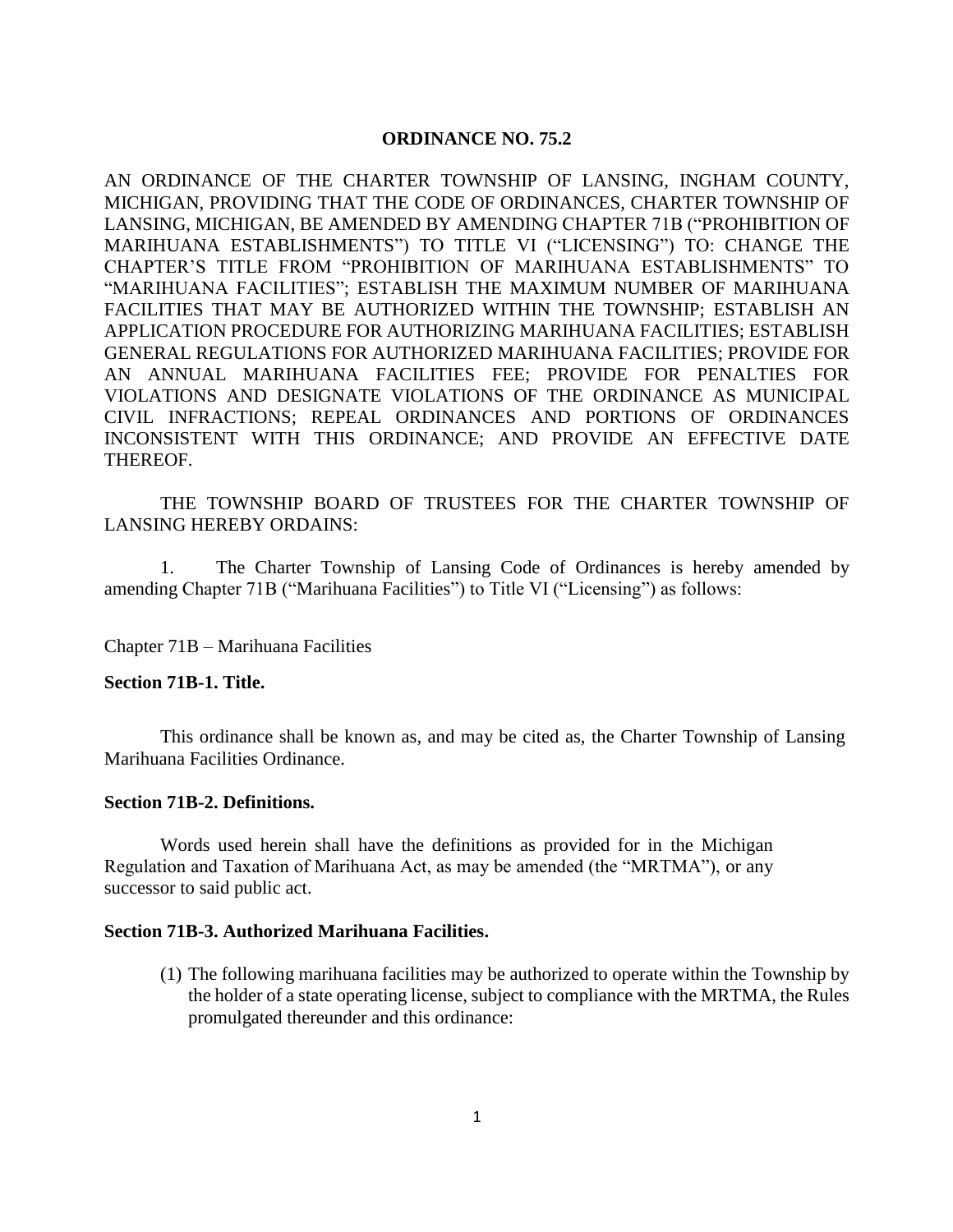- a. Not more than two (2)) marihuana growers shall be authorized in the Township, which number shall include all of the following Class A, Class B and Class C growers authorized in the Township:
	- i. Not more than one (1) Class A growers (500 marihuana plants) may be authorized in the Township.
	- ii. Not more than one (1) Class B growers (1,000 marihuana plants) may be authorized in the Township.
	- iii. Zero (0) Class C growers (1,500 marihuana plants) may be authorized in the Township.
- b. Not more than two  $(2)$  marihuana processor(s) shall be authorized in the Township.
- c. Zero (0) marihuana retailers or provisioning center(s) shall be authorized in the Township.
- d. Not more than two (2) marihuana safety compliance facility(ies) shall be authorized in the Township.
- e. Not more than one (1) marihuana secure transporter(s) shall be authorized in the Township.
- f. Zero (0) marihuana microbusiness(es) shall be authorized in the Township.
- (2) Beginning fifteen (15) business days following this Chapter taking effect, the Township shall establish an enrollment period to accept applications for authorization to operate a marihuana facility within the Township. Application shall be made on the Township's form and must be submitted to the Township Clerk and/or other designee approved by the Township Clerk or the Township Board (hereinafter referred to as "Clerk").
- (3) Once the Clerk receives a complete application including the initial annual marihuana facility fee, the application shall be time and date stamped. Complete applications shall be considered for authorization as provided in this Chapter.
- (4) The Clerk is authorized to assess, evaluate, score and rank all applications submitted to the Township pursuant to this Chapter. The Clerk may develop a scoring and ranking procedure consistent with the requirements, conditions and provisions of this Chapter, including the categories set forth below. The categories to be considered by the Clerk are:
	- a. The content and sufficiency of the information provided by an applicant in and with its application; the maximum number of scoring points in this category shall be five  $(5)$ ;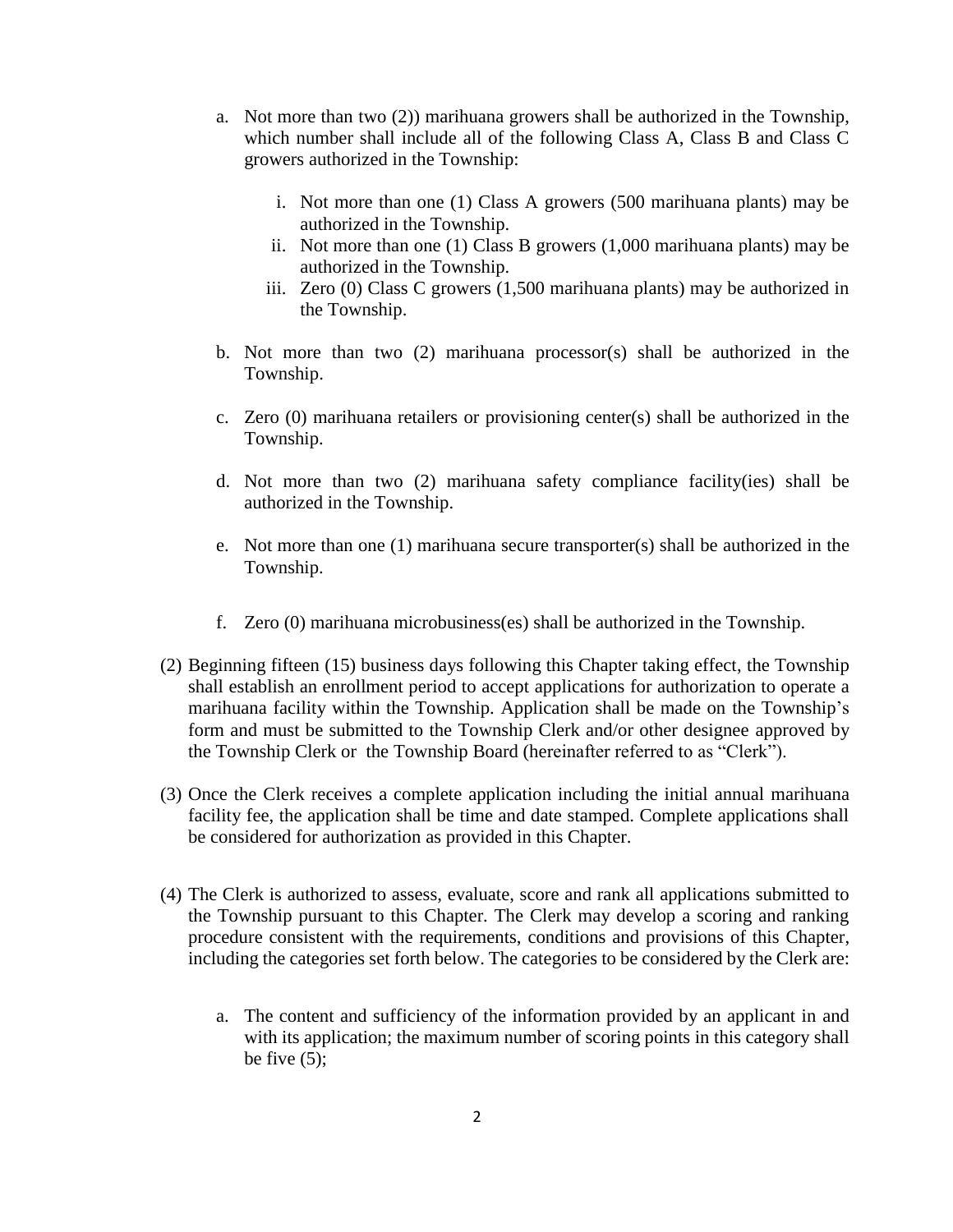- b. Whether the proposed establishment will be consistent with land use for the surrounding neighborhood, including but not limited to other marihuana facilities in the vicinity of the proposed establishment, and not have a detrimental effect on traffic patterns and resident safety; the maximum number of scoring points in this category shall be twenty (20);
- c. Whether the applicant or its stakeholders have made, or plan to make significant physical improvements to the property that would house the proposed establishment, including plans to promote security, eliminate or minimize noise, and odor effects on the surrounding neighborhood; the maximum number of scoring points in this category shall be twenty-five  $(25)$ ;
- d. Whether an existing building will be rehabilitated/renovated for use by the proposed establishment; the maximum number of scoring points in this category shall be ten  $(10)$ ;
- e. Whether the applicant or any of its stakeholders have a record of acts detrimental to the public health, security, safety, morals, good order, or general welfare, or have previously operated an illegal business of any kind, including any violations of moratoria on marihuana-related businesses, facilities, or establishments, prior to filing an application with the Township; the maximum number of scoring points in this category shall be twenty (20);
- f. Whether the applicant has reasonably and tangibly demonstrated that it possesses sufficient financial resources to fund, and the requisite business experience to execute, its business plan and other plans required by the application; the maximum number of scoring points in this category shall be twenty (20);
- g. Whether the applicant or any of its stakeholders is a resident of the Township; the maximum number of scoring points in this category shall be one (1), and this category shall only be scored by the Clerk in the event of a tie score for multiple applicants based on the categories in subsections (a) through (f), above, in order to break such a tie score.
- (5) The highest ranking and scored applicant(s) shall receive conditional authorization for available license(s) for the applicable type of facility. However, no applicant shall receive conditional authorization unless the applicant received a minimum of 80% of the points available pursuant to the scoring procedure in subsection (4), above.
- (6) Following the effective date of this Chapter, the Clerk shall establish thirty (30) day enrollment periods, as needed, for applications for available licenses for marihuana facilities.
	- a. During the initial enrollment period, the Clerk shall accept applications for available facility licenses. At the conclusion of the initial enrollment period, the Clerk shall process all complete applications that meet the minimum application requirements. In the event that, during the initial enrollment period, more complete applications are filed with the Clerk for a type of facility than there are available licenses for the applicable type of facility, then the Clerk shall score and rank the applications pursuant to Section 71B-3(4) above. The applications that score and are ranked highest for available facility licenses shall receive conditional authorization from the Township.
	- b. Following the initial enrollment period, and any subsequent enrollment period, if any facility licenses remain or become available, the Clerk shall open a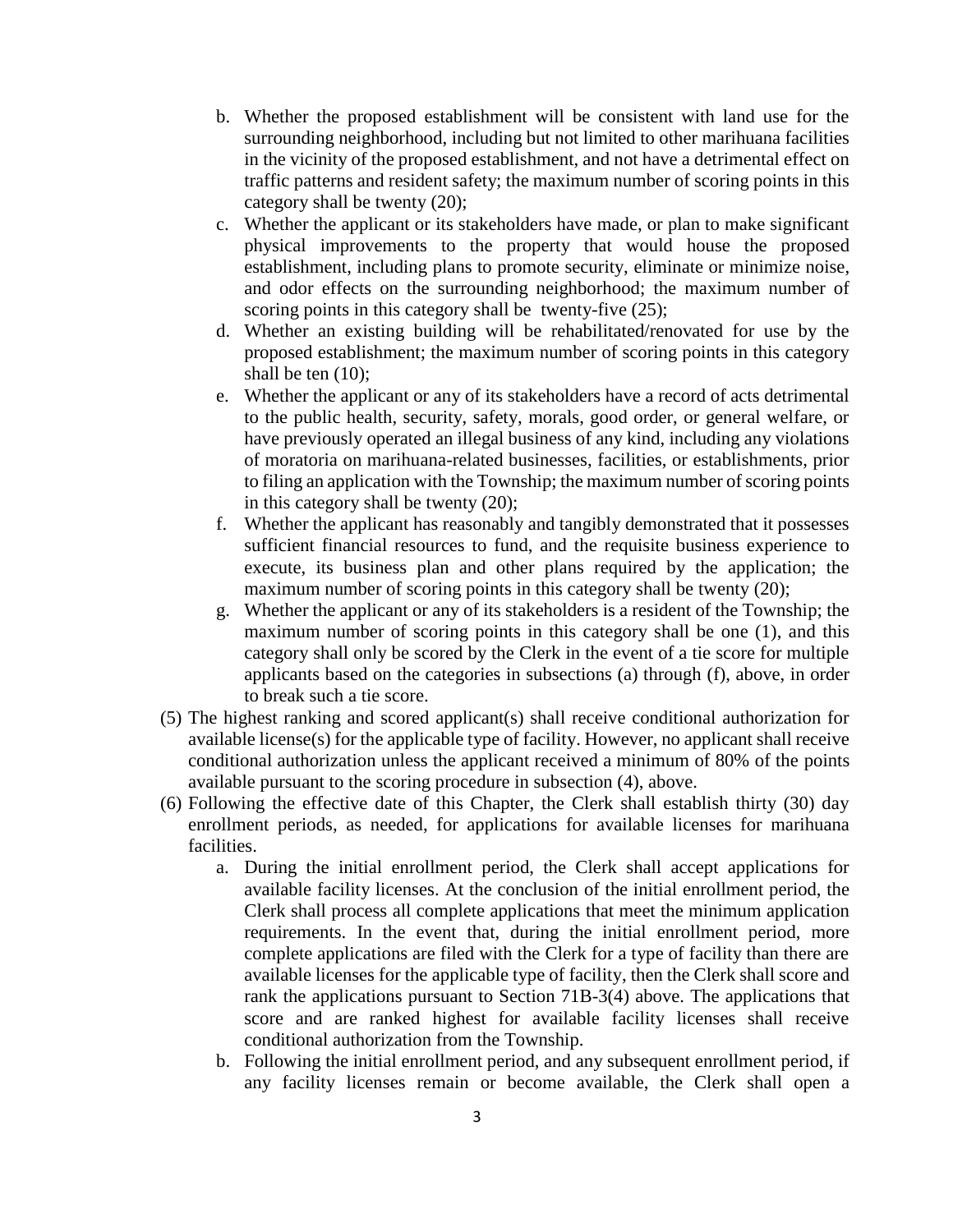subsequent enrollment period during which the Clerk will accept new applications and amended applications. Applications received during a subsequent enrollment period shall be processed and, if necessary, scored and ranked, as provided in subsection (4) above.

- c. Once the limit on the number of an authorized facility is conditionally reached, then any additional complete applications shall be held by the Clerk for future conditional authorization, in the event that a conditionally authorized applicant fails to satisfy the requirements of this Chapter for receiving full authorization, or in the event that the Clerk opens a subsequent enrollment period. Any applicant who withdraws their application prior to the close of an enrollment period, must do so in by written notice to the Clerk and will receive refund of the initial marihuana fee submitted.
- (7) Within thirty (30) days from conditional authorization from the Township, the conditionally authorized applicant must submit proof to the Clerk that the applicant has applied to the state for a state operating license or has submitted full application for such license. If the applicant fails to submit such proof, then such conditional authorization shall be canceled by the Clerk and the conditional authorization shall be available to the next highest ranked and scoring applicant during the applicable enrollment period, provided that the applicant received a minimum of 80% of the points available pursuant to the scoring procedure in subsection (4), above. In the event that no such applicant satisfies that requirement, the Clerk is authorized to open a subsequent enrollment period.
- (8) If a conditionally authorized applicant is denied prequalification for a state operating license or is denied on full application for a state operating license, then such conditional authorization will be canceled by the Clerk and the conditional authorization shall be available to the next highest ranked and scoring applicant during the applicable enrollment period, or any subsequent enrollment period, provided that the applicant received a minimum of 80% of the points available pursuant to the scoring procedure in subsection (4), above. In the event that no such applicant satisfies that requirement, the Clerk is authorized to open a subsequent enrollment period.
- (9) A conditionally authorized applicant shall receive full authorization from the Township to operate the marihuana facility within the Township upon the applicant providing to the Clerk proof that the applicant has received a state operating license for the marihuana facility in the Township and the applicant has met all other requirements of this ordinance for operation including but not limited to any zoning/site plan approval for the location of the facility within the Township.
- (10) If a conditionally authorized applicant fails to obtain full authorization from the Township within one (1) year from the date of conditional authorization, then such conditional authorization shall be canceled by the Clerk and the conditional authorization shall be available to the next highest ranked and scoring applicant during the applicable enrollment period, or any subsequent enrollment period, provided that the applicant received a minimum of 80% of the points available pursuant to the scoring procedure in subsection (4), above. In the event that no such applicant satisfies that requirement, the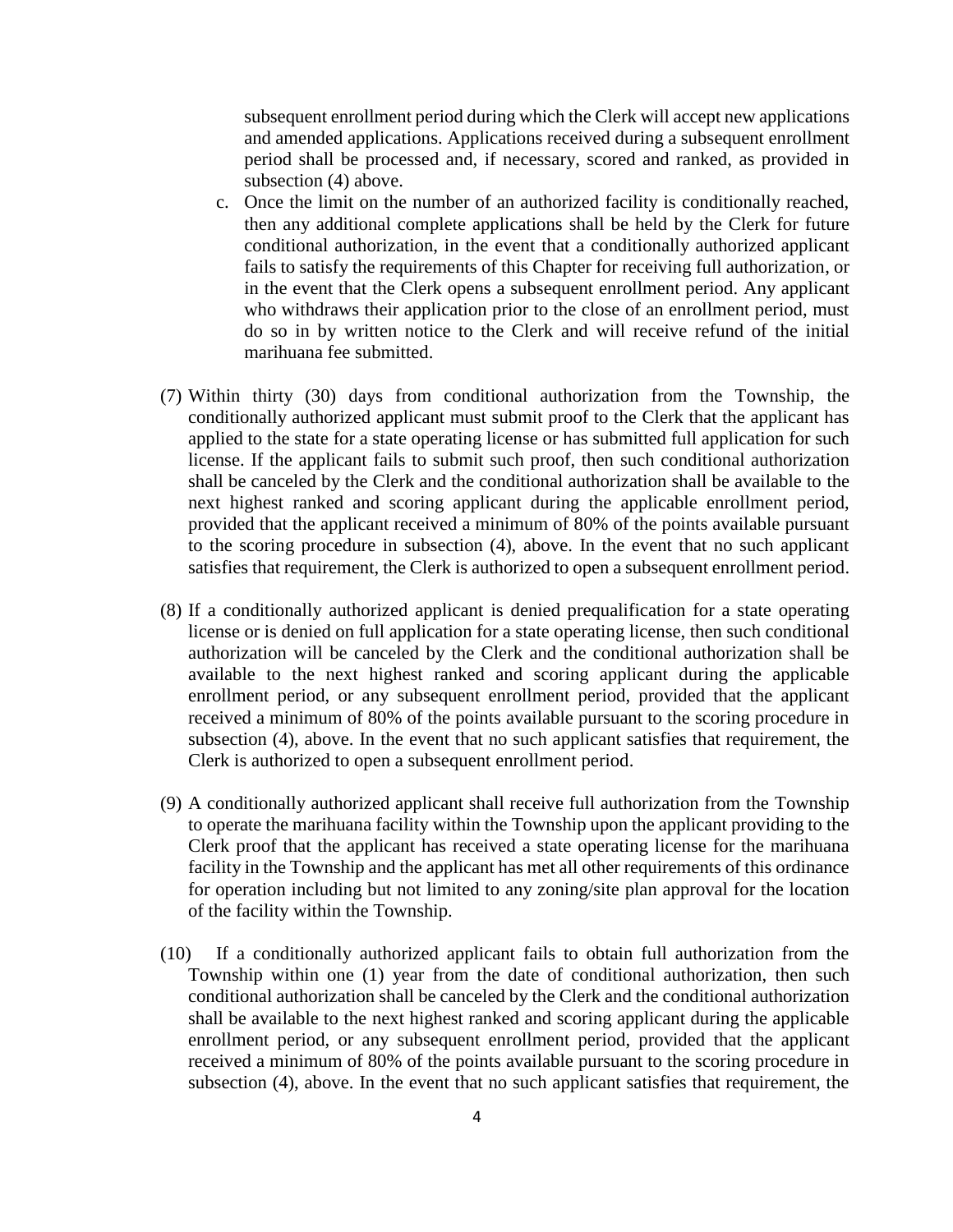Clerk is authorized to open a subsequent enrollment period. The Township Board shall have authority to extend the deadline to obtain full authorization for up to an additional six months on written request of the applicant, within thirty (30) days prior to cancellation, upon the reasonable discretion of the Township Board finding good cause for the extension.

### **Section 71B-4. General Regulations Regarding Authorized Marihuana Facilities.**

- (1) An authorized marihuana facility shall only be operated within the Township by the holder of a state operating license issued pursuant to the MRTMA, and the Rules promulgated thereunder. The facility shall only be operated as long as the state operating license remains in effect.
- (2) Prior to operating an authorized marihuana facility within the Township pursuant to a state operating license, the facility must comply with all Township zoning ordinance regulations. The facility shall only be operated as long as it remains in compliance with all Township zoning ordinance regulations.
- (3) Prior to operating an authorized marihuana facility within the Township pursuant to a state operating license, the facility must comply with all Township construction and building ordinances, all other Township ordinances specifically regulating marihuana facilities, and generally applicable Township police power ordinances. The facility shall only be operated as long as it remains in compliance with all such ordinances now in force or which hereinafter may be established or amended.
- (4) An authorized marihuana facility shall consent to inspection of the facility by Township officials and/or by the Township Police Department, upon reasonable notice, to verify compliance with this ordinance.
- (5) If at any time an authorized marihuana facility violates this ordinance, the Township Board may request that the state revoke or refrain from renewing the facility's state operating license. Once such state operating license is revoked or fails to be renewed, the Clerk shall cancel the Township authorization and the authorization shall be available to the next highest ranked and scoring applicant during the applicable enrollment period, or any subsequent enrollment period, provided that the applicant received a minimum of 80% of the points available pursuant to the scoring procedure in subsection (4), above. In the event that no such applicant satisfies that requirement, the Clerk is authorized to open a subsequent enrollment period.
- (6) It is hereby expressly declared that nothing in this ordinance be held or construed to give or grant to any authorized marihuana facility a vested right, license, privilege or permit to continued authorization from the Township for operations within the Township.
- (7) The Township expressly reserves the right to amend or repeal this ordinance in any way including but not limited to complete elimination of or reduction in the type and/or number of authorized marihuana facilities authorized to operate within the Township.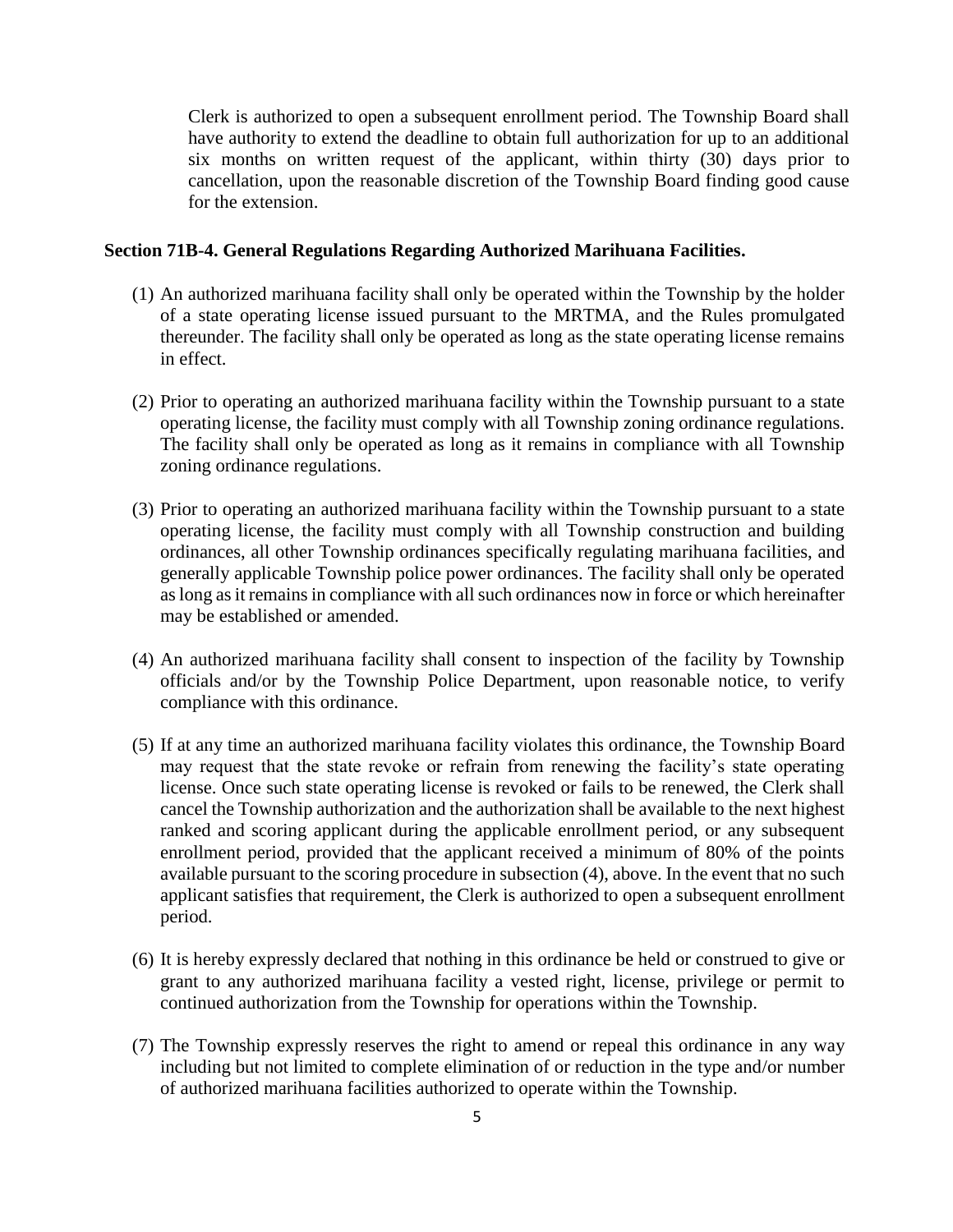### **Section 71B-5. Annual Marihuana Fee.**

There is hereby established an annual nonrefundable Township marihuana facility fee in the amount of \$5,000.00, for each authorized marihuana facility within the Township, to help defray administrative and enforcement costs associated therewith. An initial annual marihuana facility fee of \$5,000.00 shall be payable at the time of application for Township authorization and thereafter the same amount shall be payable each year by the anniversary of the date of full Township authorization to operate the marihuana facility.

## **Section 71B-6. Violations and Penalties.**

- (1) Any person who disobeys, neglects or refuses to comply with any provision of this ordinance or who causes, allows or consents to any of the same shall be deemed to be responsible for the violation of this ordinance. A violation of this ordinance is deemed to be a nuisance per se.
- (2) A violation of this ordinance is a municipal civil infraction, for which the fines shall not be less than \$100 nor more than \$500 for the first offense and not less than \$250 nor more than \$1,000 for subsequent offenses, in the discretion of the Court. For purposes of this section, "subsequent offenses" means a violation of the provisions of this ordinance committed by the same person within one (1) year of a previous violation of the same provision of this ordinance for which said person admitted responsibility or was adjudicated to be responsible. The foregoing sanctions shall be in addition to the rights of the Township to proceed at law or equity with other appropriate and proper remedies. Additionally, the violator shall pay costs, including but not limited to all expenses, direct and indirect, which the Township incurs in connection with the municipal civil infraction.
- (3) Each day during which any violation continues shall be deemed a separate offense.
- (4) In addition, the Township may seek injunctive relief against persons alleged to be in violation of this ordinance, and such other relief as may be provided by law.
- (5) This ordinance shall be administered and enforced by the Code Enforcement Officer of the Township, and/or the Police Department or by such other person (s) as designated by resolution of the Township Board from time to time.